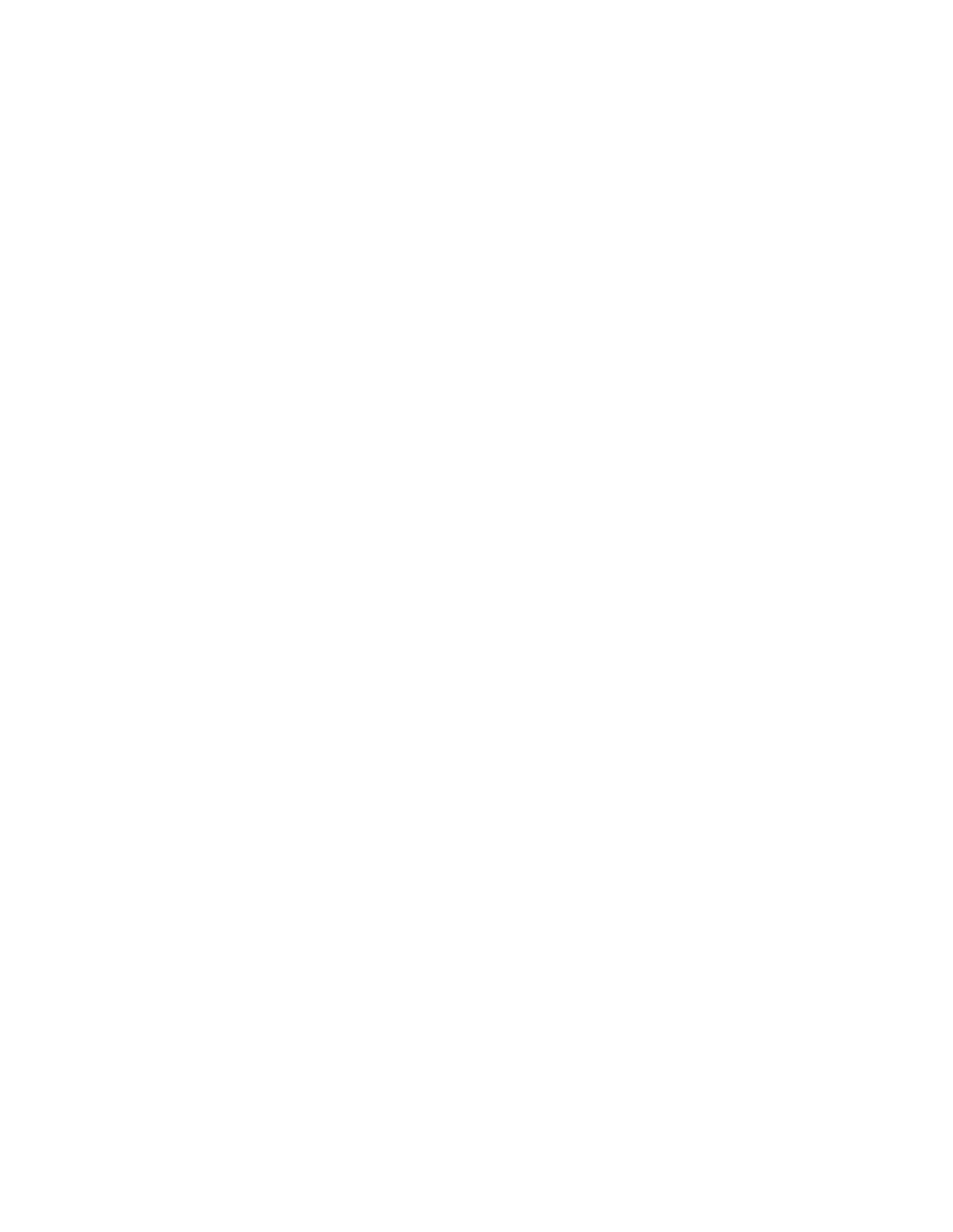## TORCH: A MODULAR MACHINE LEARNING SOFTWARE LIBRARY

Ronan Collobert

Samy Bengio

Johnny Mariéthoz

OCTOBER 30, 2002

Abstract. Many scientific communities have expressed a growing interest in machine learning algorithms recently, mainly due to the generally good results they provide, compared to traditional statistical or AI approaches. However, these machine learning algorithms are often complex to implement and to use properly and efficiently. We thus present in this paper a new machine learning software library in which most state-of-the-art algorithms have already been implemented and are available in a unified framework, in order for scientists to be able to use them, compare them, and even extend them. More interestingly, this library is freely available under a BSD license and can be retrieved on the web by everyone.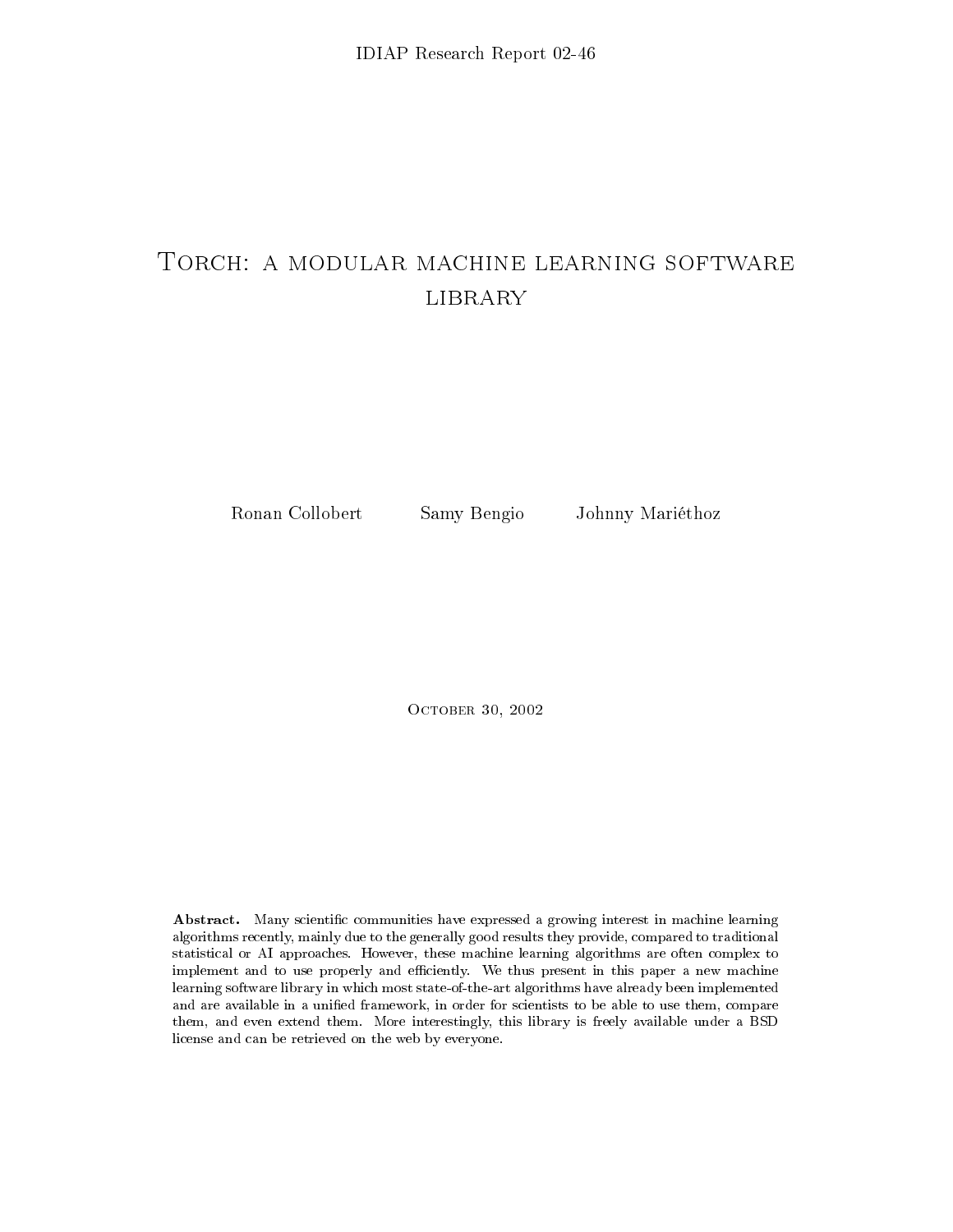#### Introduction  $\mathbf 1$

Statistical machine learning algorithms [1, 14] can be used to construct systems able to learn to solve tasks given both a set of examples of that task which were drawn from an unknown probability distribution, and with some a priori knowledge of the task. On top of providing such algorithms, researchers in this field also provide means of measuring the expected performance of such systems when used on new examples drawn from the same probability distribution.

Examples of such algorithms often used by the ICASSP community range from multi-layer perceptrons and support vector machines to Gaussian mixture models and hidden Markov models. They are for instance used for signal processing (analysis and prediction), image and video processing (face, gesture or handwritten recognition) or speech processing (speech recognition or speaker verification).

While many new algorithms are proposed every year in various international conferences and journals, it is often difficult for scientists interested in solving a particular task (say speech recognition) to implement them and compare them with their usual tools.

The aim of this paper is to present **Torch**, a new machine learning software library<sup>1</sup> available to the scientific community under a free BSD license, and which implements most state-of-the-art machine learning algorithms in a unified framework. The objective is to ease the comparison between algorithms, and simplify the process of extending them or even adding new ones. The paper is organized as follows: in the next section, we present the main concepts of Torch; section 3 presents the most popular machine learning algorithms already available in the current library; section 4 compares Torch with other available tools; this is followed by a quick conclusion.

#### $\overline{2}$ Main Concepts of Torch

Torch has been developed using an object-oriented paradigm and implemented in C++. In order to simplify the modification of existing algorithms or the design of new algorithms or methods, a modular strategy was chosen through the definition of the following broad classes:

- DataSet: this class handles data. Several subclasses provide ways to handle static or dynamic data, data that can fit into memory or which could be accessed "on-the-fly" from disk (for very large data sets for example),  $etc...$
- Machine: this class represents any black-box that, given an (optional) input (again, either static or dynamic) and some (optional) parameters, returns an output. It could be for instance a neural network, a support vector machine, a hidden Markov model, etc...
- Trainer: this class is used to select an optimal set of parameters of a machine according to a given criterion and a given DataSet, and test it using another (or the same) DataSet.
- Measurer: objects of this class print in different files various measures of interest. It could be for example the classification error, the mean-squared error or the log-likelihood.

Thus, the *general idea* of **Torch** is very simple: first the DataSet produces one or several "training" examples". The Trainer gives them to the Machine which computes an output, which is used by the Trainer to tune the parameters of the Machine. During this process, one or more Measurer(s) can be used to monitor the performance of the system. Note however that some machines can only be trained by specific trainers:

- various "gradient machines" (including multi-layer perceptrons) can be trained by gradient descent,
- support vector machines, for classification or regression can be trained by a trainer specialized on constrained quadratic problems,

<sup>&</sup>lt;sup>1</sup>Torch is available at  $http://www.torch.ch.$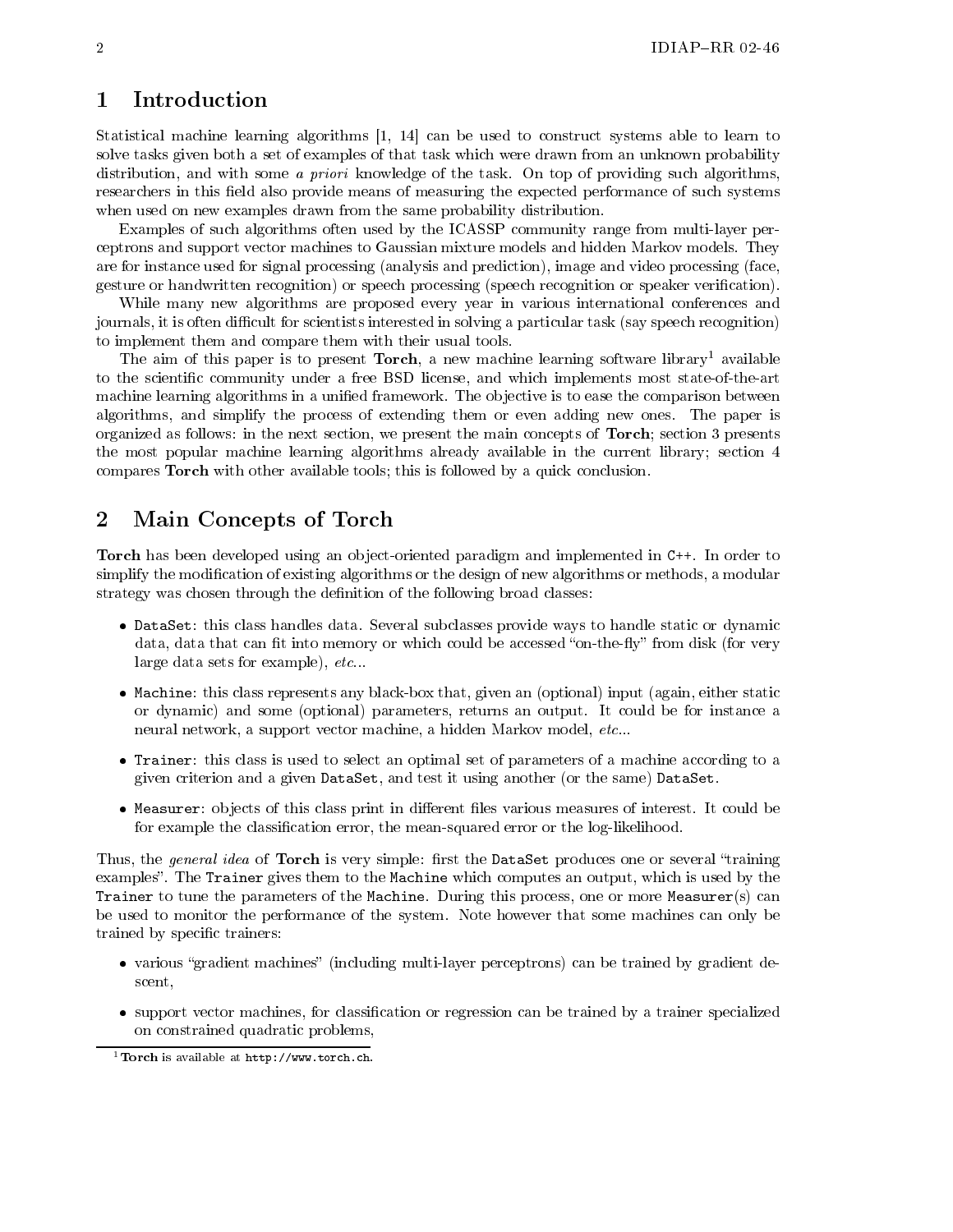• distributions (such as Gaussian mixture models or hidden Markov models) are usually trained using an Expectation-Maximization (or its Viterbi approximation) trainer but can also be trained by gradient descent.

#### Examples of commonly used machines 3

#### **Gradient Machines**  $3.1$

An important technique in machine learning was introduced by the back-propagation (BP) algorithm [9]. In fact, BP is the application of a simple gradient descent to complex but derivable functions. A 'gradient machine' in **Torch** corresponds to a function which can be trained by gradient descent.

More formally, suppose that we have a function  $f_w(x)$  where  $x \in \mathbb{R}^d$  is an input vector, and  $w \in \mathbb{R}^m$ are called "the weights", derivable with respect to w. Then, given a training set  $(x_i, y_i)_{i=1...T}$   $(x_i \in \mathbb{R}^d)$ are the inputs, and  $y_i \in \mathbb{R}^n$  are the targets), and given a cost function  $C(f(x), y)$ , we would like to minimize

$$
\sum_{i=1}^{T} C(f_w(x_i), y_i)
$$

with respect to  $w$ . To achieve this, we often use a *stochastic* gradient descent technique as suggested in [11]: the idea is to compute for each example  $(x_i, y_i)$  the derivative of the cost function with respect to  $w$  and update weights according to the following formula:

$$
w \longleftarrow w - \lambda \frac{\partial C(f_w(x_i), y_i)}{\partial w}
$$

where the "learning rate"  $\lambda \in \mathbb{R}$  is given by the user.

Since one can think of many useful kinds of gradient machines and cost functions, we decided to implement them in Torch in a very *modular* way, following an idea proposed in  $[2]$ : first, several simple "modules" can be plugged with each other in order to obtain the function  $f_w(x)$  that is needed. Moreover, several cost functions  $C$ , can be chosen independently.

Let us propose an example: suppose you want to create a multi-layer perceptron (MLP), with one non-linear (say a hyperbolic tangent) hidden layer unit, and with one linear output. The function  $f_w(x)$  can be written as:

$$
f_w(x) = v_0 + \sum_{j=1}^{N} v_j \tanh\left(u_{j0} + \sum_{i=1}^{d} u_{ji}x^i\right)
$$

where N is the number of hidden units,  $w = (v_j, \ldots, u_{ij}, \ldots)$  are the weights, and  $x^i$  is the  $i^{\text{th}}$ coordinate of x. This MLP could be viewed in the modular form suggested by FIG. 1. Creating this



Figure 1: Modular view of the function  $f_w(x) = v_0 + \sum_{j=1}^{N} v_j \tanh(u_{j0} + \sum_{i=1}^{d} u_{ji}x^i)$ 

MLP in Torch is just writing in C++ few lines describing this simple graph. Note that creating this MLP in Torch is like creating a new module: you can use it afterward to describe more complex machines. For example, if you need to create a mixture of experts [7], you just have to create a "mixer" which would combine several MLP-experts and an MLP-gater, as suggested by FIG. 2. Creating complex machines is thus a very simple process, especially if you consider the large number of modules already available in Torch. For instance, creating a radial basis function neural network,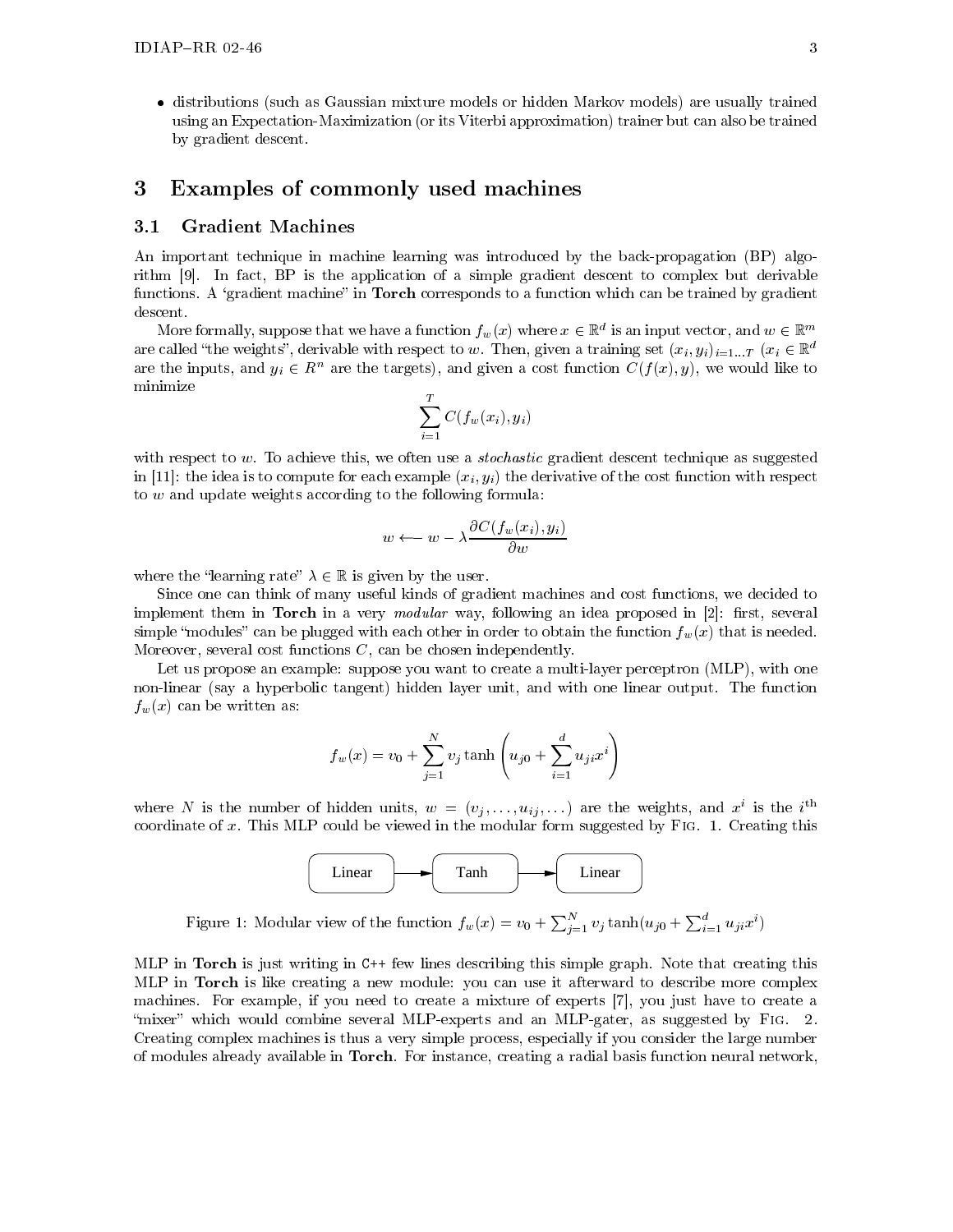

Figure 2: Modular view of a mixture of MLP

a time delay neural network (TDNN), or a convolutional neural network (such as LeNet [10]) takes only a few lines of C++ code!

Training a gradient machine is also quite easy: each cost function and each "trainer" is a module. Just select a cost function (such as mean-squared error or maximum likelihood) and give it to a trainer (for example a *stochastic* gradient trainer).

#### 3.2 **Support Vector Machines**

Support Vector Machines (SVM), proposed in [14] have been applied to many classification problems, yielding good performance compared to other algorithms [5, 12]. For classification tasks, the decision function is of the form

$$
y = sign\left(\sum_{i=1}^{T} y_i \alpha_i K(x, x_i) + b\right)
$$

where  $x \in \mathbb{R}^d$  is the d-dimensional input vector of a test example,  $y \in \{-1,1\}$  is a class label,  $x_i$  is the input vector for the  $i^{\text{th}}$  training example,  $y_i$  is its associated class label, T is the number of training examples,  $K(x, x_i)$  is a kernel function and  $\alpha = {\alpha_1, \ldots, \alpha_T}$  and b are the parameters of the model. Training an SVM consists in finding  $\alpha$  that minimizes the objective function

$$
Q(\alpha) = -\sum_{i=1}^{T} \alpha_i + \frac{1}{2} \sum_{i=1}^{T} \sum_{j=1}^{T} \alpha_i \alpha_j y_i y_j K(x_i, x_j)
$$

subject to the constraints:

$$
\sum_{i=1}^{T} \alpha_i y_i = 0 \quad and \quad 0 \le \alpha_i \le C.
$$

Many kernels are available in Torch, but the most used one is the Gaussian kernel:

$$
k(x_i, x_j) = \exp(-\gamma^2 ||x_i - x_j||^2) \quad (\gamma \in \mathbb{R}).
$$

Once again, SVMs are implemented in a modular way: SVM for regression and classification are two different modules, and each kernel is a module. Give them to a "quadratic constrained" trainer and you can train your specific SVM. Note that the training algorithm used in **Torch** has been proposed in  $[8, 4]$ , and is one of the fastest available algorithms.

#### **Distributions**  $3.3$

A Torch distribution is an object, such as a Gaussian, that can, for instance, compute the probability or density of a data, or the likelihood of a data set. The parameters of such a distribution can be trained using various training algorithms, such as Expectation-Maximization (EM) or Viterbi algorithms. In fact a Torch distribution is a particular case of a gradient machine, and thus could also be trained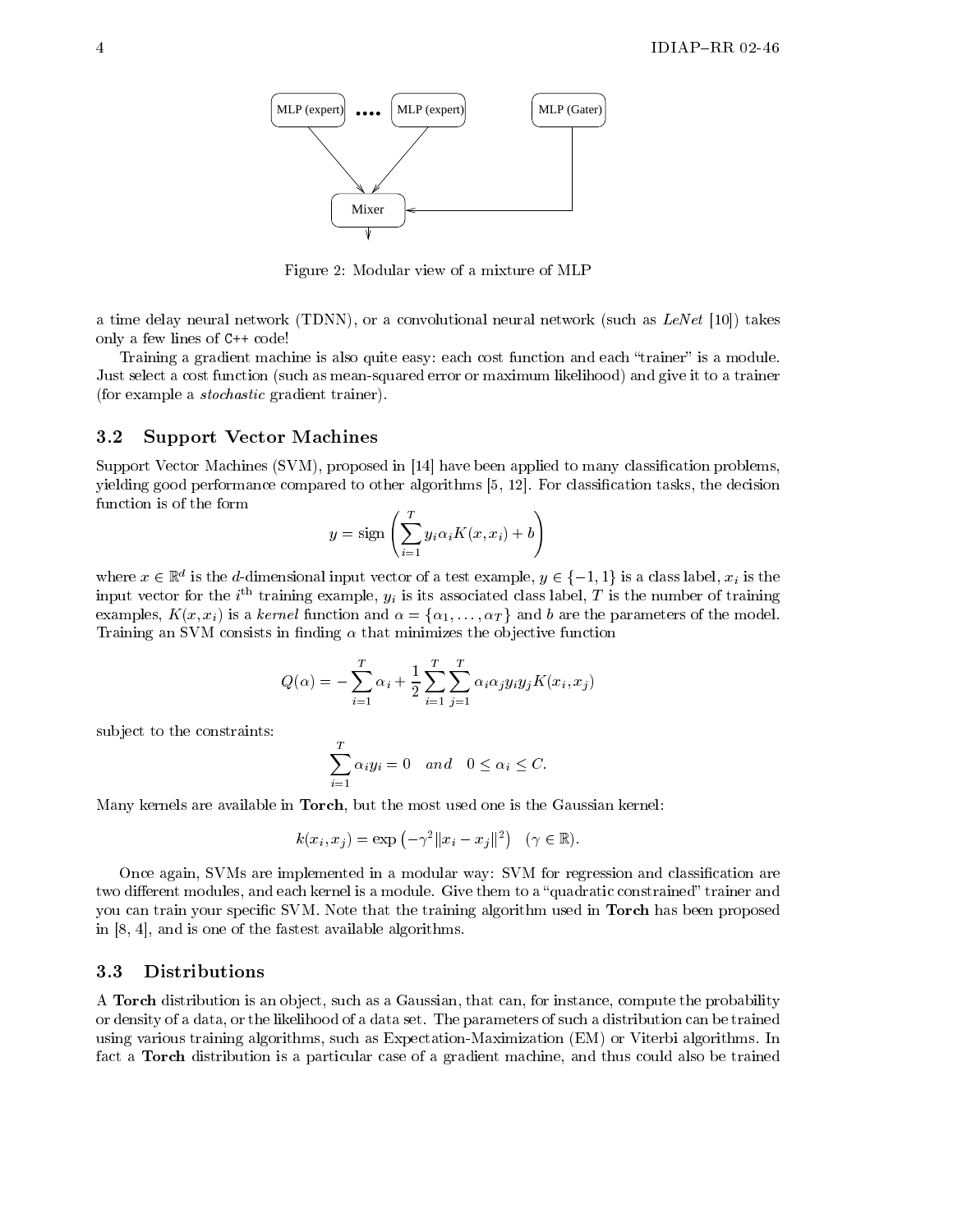with a gradient descent method to optimize any criterion, or could also be mixed with other gradient machines, to create very complex machines. Many distributions exist in Torch, and we describe here only the two most common ones.

#### **Gaussian Mixture Models** 3.3.1

Gaussian mixture models with diagonal covariance matrices are often used in machine learning to represent any static distribution. For this reason, they have of course been implemented in Torch. The density evaluated at an example  $x$  given such a distribution is

$$
p(x) = \sum_{n=1}^{N} w_n \cdot \mathcal{N}(x; \mu_n, \sigma_n)
$$

where  $\mathcal{N}(x; \mu_n, \sigma_n)$  is a Gaussian with mean  $\mu_n \in \mathbb{R}^d$  where d is the number of features and with  $\sigma_n$ the diagonal of the covariance matrix  $\Sigma_n \in \mathbb{R}^{d^2}$ :

$$
\mathcal{N}(x; \mu, \Sigma) = \frac{1}{(2\pi)^{\frac{d}{2}}\sqrt{|\Sigma|}} \exp\left(-\frac{1}{2}(x-\mu)^T \Sigma^{-1} (x-\mu)\right)
$$

#### 3.3.2 **Hidden Markov Models**

Hidden Markov models (HMMs) [13] are one of the most used techniques to represent sequences (such as biological sequences, speech data, or handwritten data). Basically, an HMM can model the density  $p(X)$  of sequences X using a factored representation based on a set of states which are represented by emission distributions  $p(x_t|q_t = i)$ , and a table of transition probabilities  $P(q_t = i|q_{t-1} = j)$ , (where  $q_t$  is the state at time  $t$  and  $x_t$  is the t<sup>th</sup> frame of X). HMMs are often trained by EM or its Viterbi approximation. In Torch, both of them have been implemented, as well as gradient descent. This enables the user to create HMMs with complex distributions, such as any kind of neural network.

Moreover, several classes have also been implemented in Torch in order to be able to solve connected word speech recognition tasks. A small vocabulary decoder is already available in Torch and a large vocabulary decoder compatible with Torch will also be available soon on the web site.

#### Ensembles  $3.4$

Bagging [3] and boosting [6] are both "ensemble" algorithms: given a "weak" learning algorithm, they train several models using variations of the original dataset and then combine the obtained models by a weighted sum of their outputs. This kind of algorithms could be applied on almost any machine learning algorithm. Therefore, in **Torch**, you just have to decides the algorithm you want to "bag" or "boost" and then give it to a "bagging trainer" or a "boosting trainer".

#### $\overline{\mathbf{4}}$ Comparisons With Other Tools

Most of the machine learning algorithms implemented in Torch are often already available as standalone softwares. For instance HTK is a tool used to train hidden Markov models for speech recognition tasks; SVMLight and SVMTorch are tools often used to train support vector machines; and several packages are easily available to train neural networks. However, to the best of our knowledge, there are currently no unified platform that provide all these algorithms in the same efficient programming environment, letting the user easily compare various solutions (say an MLP and an SVM) on the same set of tasks, using the same measures of quality and techniques such as cross-validation or bootstrap to assess their relative performances. Moreover, thanks to its object oriented design, the same platform can be used to modify current algorithms or add new ones fairly easily.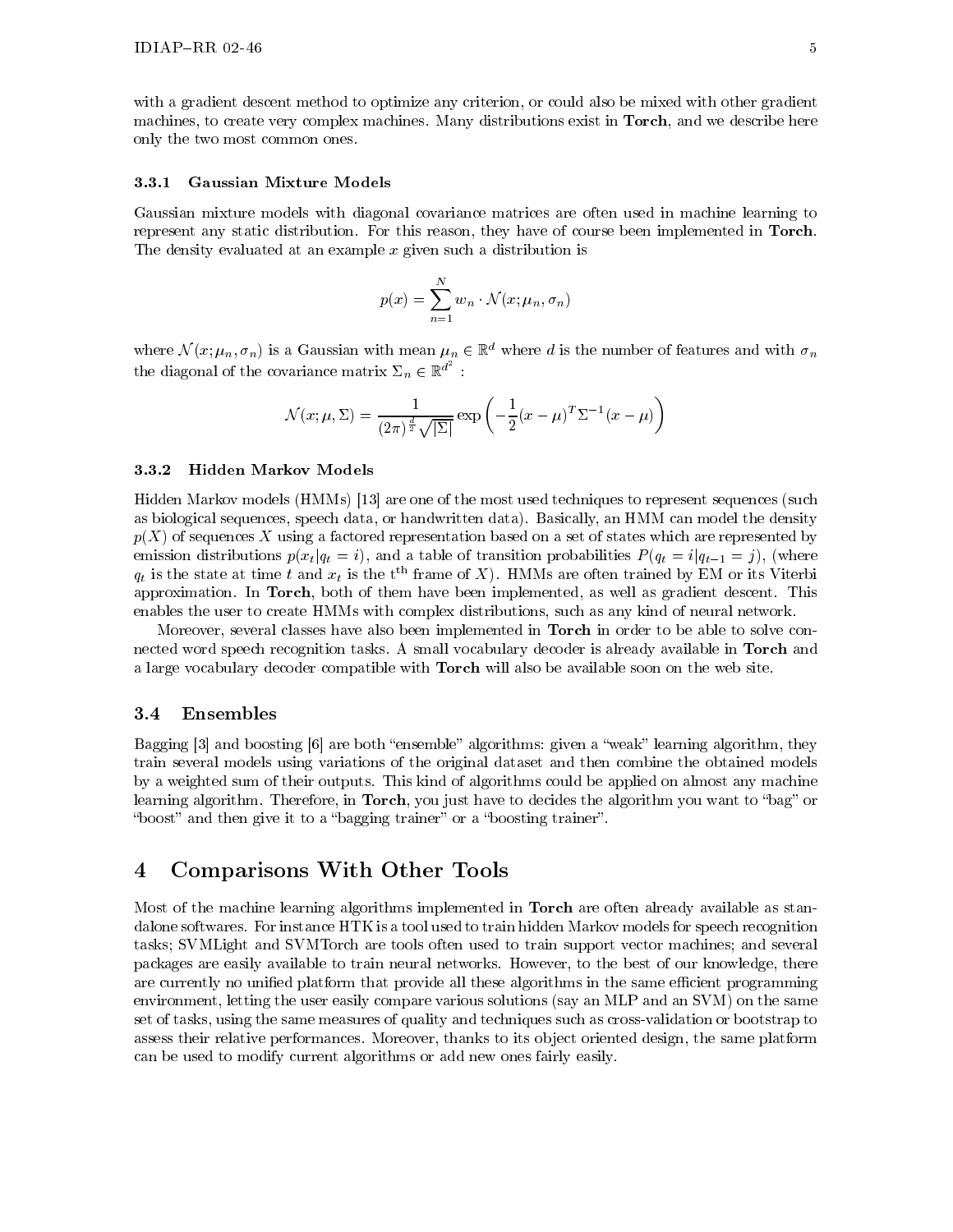In fact, several comparisons have been performed between **Torch** and these standalone softwares in order to compare (a) the precision and (b) the speed and memory requirements of the different platforms. For instance, a comparison between HTK and **Torch** on a speech recognition task using the benchmark database Numbers95 showed similar performances both in terms of training/decoding time and in terms of word error rates. Also, a comparison between **Torch** and SVMLight, which is a well-known package used to train support vector machines, showed similar results both in terms of performance and training time. Finally, several comparisons between Torch and various packages implementing multi-layer perceptrons and gradient descent were also performed, with in general similar but faster results obtained by Torch.

#### $\overline{5}$ Conclusion

In this paper, we have presented Torch, a new machine learning software library freely available to the scientific community, which includes most popular algorithms and models such as multi-layer perceptrons, support vector machines, Gaussian mixture models, hidden Markov models, K nearest neighbors, Parzen windows, mixtures of experts, spatial and temporal convolutional neural networks (such as TDNNs and LeNet), Bagging, AdaBoost, Bayes classifiers etc. Being able to use all these algorithms in a simple yet unified framework enables researchers to scientifically compare them and easily enhance them. We strongly believe that providing such a platform to the community should help researchers to propose and develop novel solutions more quickly. Moreover, as the platform is open source, these novel algorithms can be quickly integrated in new versions of Torch and become available to the whole research community.

### References

- [1] C. Bishop. Neural Networks for Pattern Recognition. Clarendon Press, Oxford, 1995.
- [2] Léon Bottou. Une Approche théorique de l'Apprentissage Connexionniste: Applications à la Reconnaissance de la Parole. PhD thesis, Université de Paris XI, Orsay, France, 1991.
- [3] Leo Breiman. Bagging predictors. Machine Learning, 24(2):123-140, 1994.
- [4] R. Collobert and S. Bengio. SVMTorch: Support vector machines for large-scale regression problems. *Journal of Machine Learning Research*, 1:143-160, 2001.
- [5] C. Cortes and V. Vapnik. Support vector networks. Machine Learning, 20:273-297, 1995.
- [6] Y. Freund and R. E. Schapire. A decision-theoretic generalization of on-line learning and an application to boosting. In Proceedings of the Second European Conference on Computational Learning Theory, 1995.
- [7] Robert A. Jacobs, Michael I. Jordan, Steven J. Nowlan, and Geoffrey E. Hinton. Adaptive mixtures of local experts. Neural Computation,  $3(1)$ : 79-87, 1991.
- [8] T. Joachims. Making large-scale support vector machine learning practical. In B. Schölkopf, C. Burges, and A. Smola, editors, *Advances in Kernel Methods*. The MIT Press, 1999.
- [9] Y. LeCun. A theoretical framework for back-propagation. In D. Touretzky, G. Hinton, and T. Sejnowski, editors, *Proceedings of the 1988 Connectionist Models Summer School*, pages 21– 28, CMU, Pittsburgh, Pa, 1988. Morgan Kaufmann.
- [10] Y. LeCun, L. Bottou, Y. Bengio, and P. Haffner. Gradient-based learning applied to document recognition. Proceedings of the IEEE, 86(11):2278-2324, November 1998.